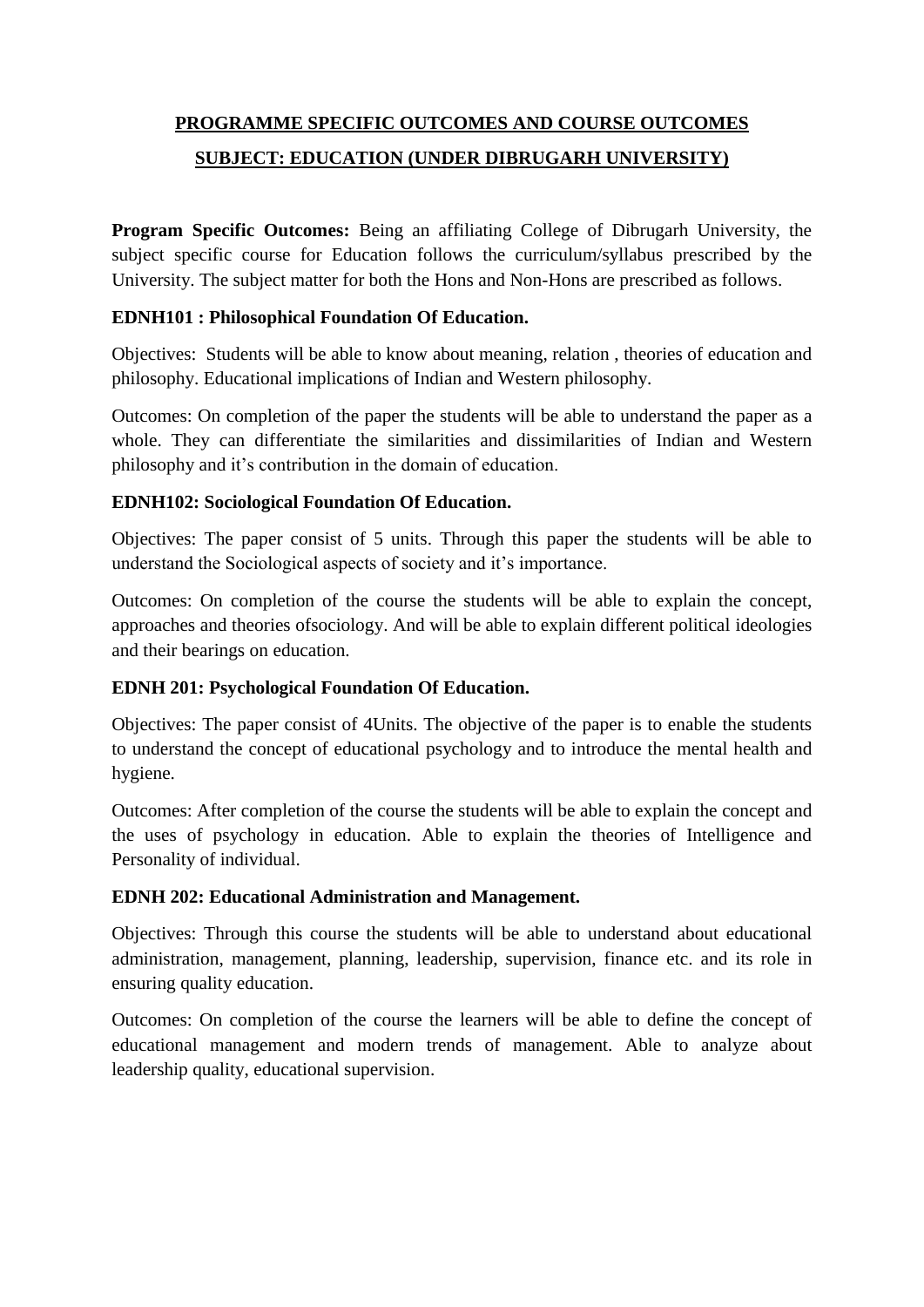## **EDNH 301: Great Educators and Educational Thought.**

The course consist of 5 units. The course help to acquaint the students with the development of educational thoughts and make the students aware of the contribution of Educators of different countries to educational theories.

Outcomes: After completion of the course the students will be able to describe the contribution of the given philopher in the domain of education. And also able to explain relevance and educational thoughts of the philosopher.

## **EDNH 302: Measurement and Evaluation in Education.**

Objectives: To develop the understanding meaning and use of measurement and evaluation. Acquaint the learners with some specific tools to measure Intelligence and Personality. Application of statisticsin measurement and education.

Outcomes: On completion of the course the students will be able to explain the meaning , nature, need of measurement and evaluation in education Able to understand the use of psychological test.

## **EDNH 303: Experimental Psychology and Laboratory Practical.**

Objectives: Objective of the course is to introduce students to experimental psychology. To teach the uses of psychological test and to learn conduct and report psychological experiment.

Outcomes : Through this paper the students will be able to learn different types of psychological experiment for the measurement of differentpower of human being i.e. intelligence test, memory test, personally test etc.

# **EDNH 401 : Education inPre -In dependent India.**

Objectives: To introduce students to the educational heritage of our country. Socio-political change of India in  $18^{th} \& 19^{th}$ century. Nationalist movement during early 20th century.

Outcomes : The students will be able to understand the education system of Ancient India. Evaluate the education system during British period with special emphasis on the commission and committees.

## **EDNH 402 : Techniques of Teaching.**

Objectives: To develop an understanding of the principles of teaching-learning process. To acquaint the pupils with different methods and approaches of learning.

Outcomes: Through this paper students will be able to explain meaning, nature and principles of teaching learning process.Help to prepare lesson plan. As the paper explain the methods and approaches of teaching,so the paper will help the students if they go for teaching profession.

## **EDNH:4020 Teaching Practice**

On completion of the practical classes, the students will be able to demonstrate teaching skills in classroom. Integrate the teaching skills in real classroom situation.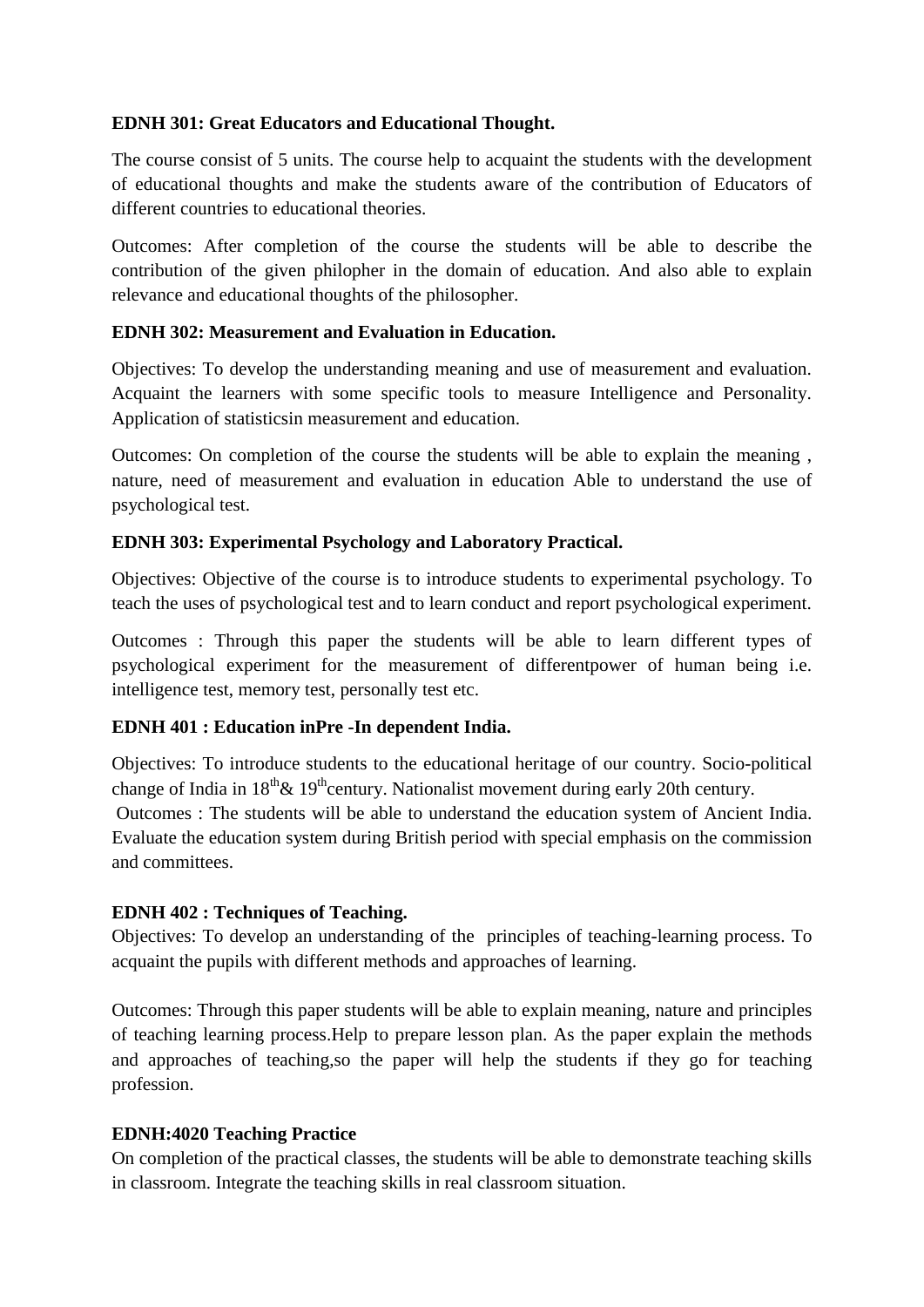#### **EDNH 403 : Educational Technology.**

Objectives : To introduce students about educational technology and their use in the educational system. To use innovative methods in teaching learning process.

Outcomes : After completion of the course students will be able to know about the importance technology in education. They can demonstrate the skills of effective communications, apply personalized system of Tinstruction etc.

## **EDNH 501 : Education in Post-Independent India**

Objectives : To introduce students to the development of Indian education since independence. To gather knowledge about the recommendations of different Educational Commissions of Independent India.

Outcomes : On completion of the course, the students will be able to know about the development of education since independence and also about the educational development in India.

## **EDNH 502 : Education in World Perspective.**

Objectives : To enable the students to understand the educational system of their own country. To understand the drawbacks of own countries as compared to others.

Outcomes : The paper will help the students to study about the educational system of other countries of the world and compare it with India. The paper will behelpful for learners to know about educational progress of developed countries.

## **\*DSEED 501/ GEED 101 : Guidance and Counseling**

Objectives : To provide information to the students regarding their potentiality and to gain experiences which will help them in making free and wise choice.

Outcomes : On completion of the course the students will be able to understand the importance of guidance and counseling in today's context

## **DSEED 504/GEED 302 : Mental Health Issues**

Objectives : Enable the students to improve health and quality of life for people affectedby mental health issues.

Outcomes : On completion of the course the students will be able to understand the need and importance of mental health and hygiene in the emerging society. Able to know the various components of positive psychology.

# **EDNH 601 : Emerging Trends in Indian Education**

Objectives : To develop an understanding about the significance trends in Indian Education. To make students aware of the new trends in the field of modern education in the country.